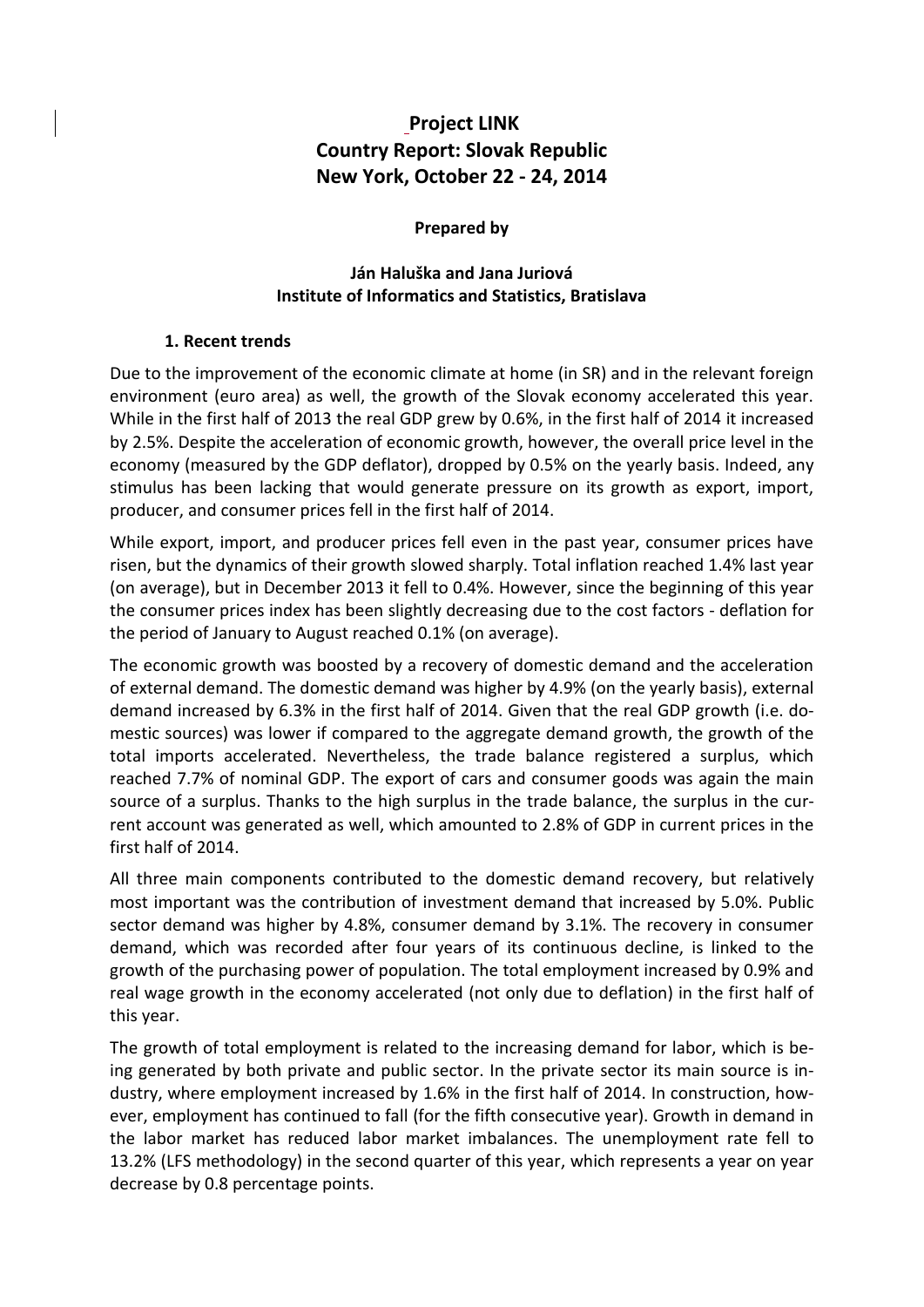## **2. National Policy Assumptions and International Environment**

Due to the consolidation of public finances, the government succeeded to reduce the public deficit to 2.77% of GDP in the past year. In this regard, the Slovak Republic was excluded from the excessive deficit procedure in the first half of this year, in which it was since 2009. The public debt reached the level of 55.4% of GDP at the end of 2013.

To ensure the sustainability of the general government deficit below 3% of GDP, the government approved the National Reform Program (NRP) in April this year that summarizes the consolidation measures to achieve sustainable growth, job creation and improved quality of life (in the context of goals and objectives of the Europe 2020 Strategy). In 2014, the NRP key theme is employment, because high unemployment is a chronic problem of the Slovak economy.

The main part of NRP is the Stability program for the years 2014 to 2017, which contains a mid-term outlook of fiscal policy. The government intends to continue in consolidation of public finances in order to reduce the structural deficit to about 0.5% of GDP in 2017. Achieving this goal should stop the increase of public debt (relatively to GDP) not to exceed 57% of GDP and it should be gradually reduced from 2016. The aim is to reduce the government deficit to 2.64% and 2.49% of GDP in 2014 and 2015 respectively.

Due to the military conflict in Ukraine the assumptions on the relevant external environment have deteriorated. While the economic growth in the euro area was flat in the second quarter, in Germany - the main trading partner of the SR, the economic performance surprisingly even declined. The uncertainty, related to the further development of the conflict in Ukraine, exacerbates also the expectations on further developments in the euro area.

### **3. Forecast Summary**

Domestic demand as a whole should contribute to the growth of the Slovak economy also in the second half of this year. But the dynamics of its growth is very likely to slow down. Unlike the first half of the year, the major factor of growth in domestic demand should become the consumer demand whose growth should continue mainly because of almost zero inflation expected in the second half of this year. Growth in purchasing power of population, however, should not only stem from the growth of real wages in the economy (probably by more than 4%), but also from the decrease in the average unemployment rate from 14.2% in 2013 to 13.5% in 2014.

Dynamics of growth of other two main components of domestic demand should slow down in the second half of 2014. In the case of investment demand, it is indicated by economic sentiment indicator (it stopped growing in August 2014) and by still very low growth of investment credits for firms. On the other hand, due to a relatively high growth in demand of the public sector in the first half of this year, which contributed to the growth in domestic demand and thus also to the performance of the economy, the state budget got worsen. The state budget deficit deepened from 4.8% of GDP in the first half of 2013 to 5.6% of GDP in the first half of 2014. In respect of government's commitment to continue in consolidation of public finances and keep the deficit below 3% of GDP, the growth of public sector demand should significantly slow down.

The economic growth should be based solely on domestic demand in the second half of this year, while net exports will reduce the impact of domestic demand. This model of GDP growth worked already in the second quarter of this year. It should be maintained because